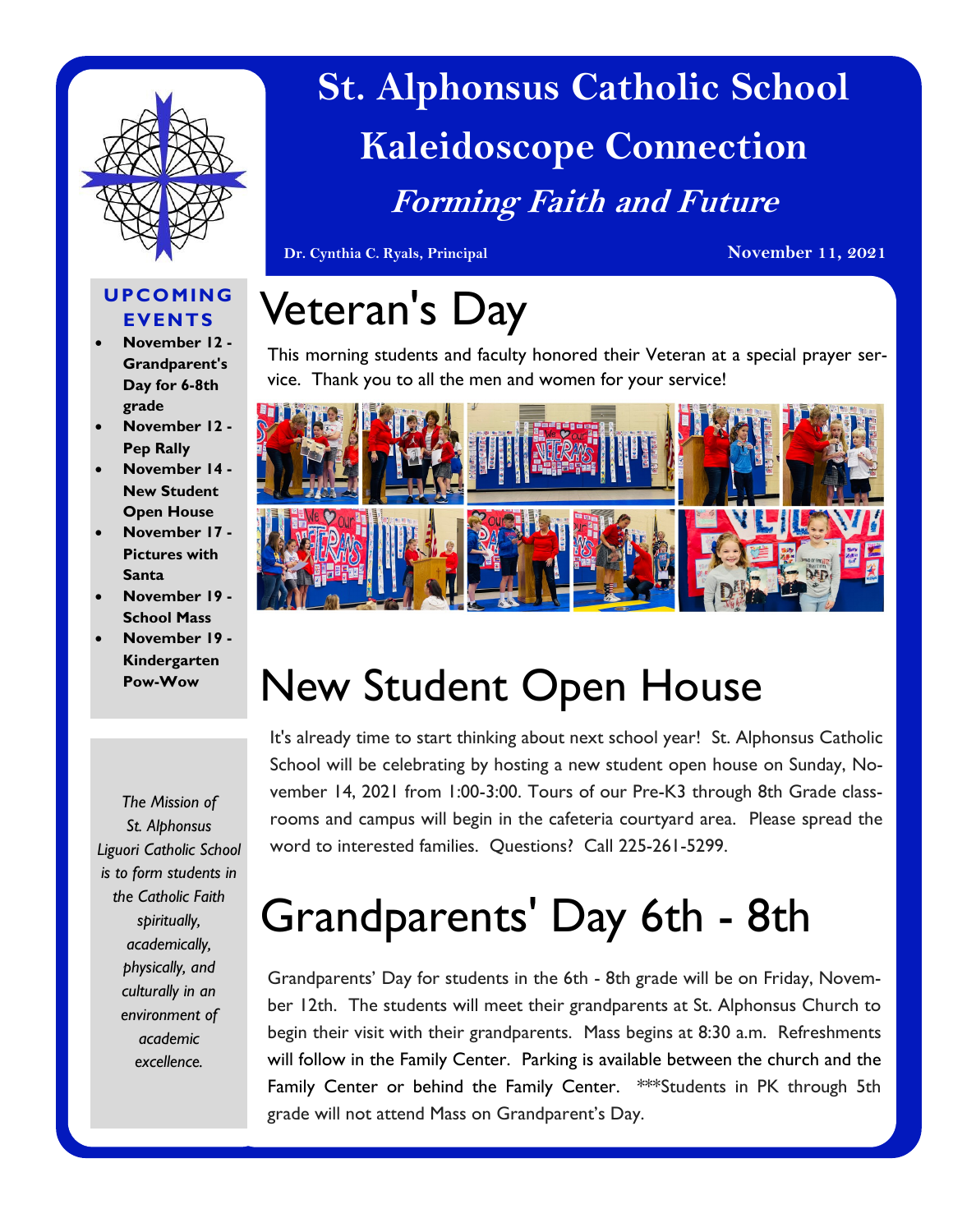### Santa Pictures

We are excited to offer pictures with Santa again this year. If you would like your child(ren) to take a picture this year, please read this carefully. We need all families to follow this plan to make sure the correct pictures are taken in a timely manner.

- Pictures with Santa will take place on **Wednesday, November 17th**.
- Order envelopes will be sent home today.
- If you would like your child(ren) to take a picture with Santa, please complete the picture envelope and return it to school by Wednesday, Nov. 17th.
- When you complete your envelope, please indicate one of two options:
	- 1.) **Write "Individual Picture(s)" on the envelope** if you would like your child (ren) to take a picture with Santa alone.
	- 2.) **Write "Sibling Picture", and list the siblings names and homerooms on the envelope** if you would like your children to take a sibling picture as a group.
- Send separate envelopes and payments for each individual picture needed.
- Send one envelope and payment, with the oldest child, for sibling/group pictures.
- If you would like younger siblings to be in the picture, these pictures will be taken first in the morning. Please drop off your child as usual and enter through the school office with siblings at 8:20.
- Pictures will be taken in the school library.
- If your child is taking a picture, they will need to arrive to school on time. We may not be able to accommodate photos for students who are late.

#### *All students taking a picture with Santa will be allowed to wear "free dress" attire with the following guidelines:*

- Students may wear "Sunday best", jeans, or Christmas attire, *AS LONG AS THE CLOTHING IS APPROPRIATE IN LENGTH AND STYLE FOR SCHOOL.* \*\*Keep in mind that students will remain in this attire for the school day. We will not allow students to change clothes before or after photos.
- All shirts and dresses MUST have a sleeve.
- Shoes must be FLAT and have a back. Cowboy boots are **not** allowed. "Ugg boots" or winter boots are allowed as long as they do not have heels. (This is for safety!)
- If your child has P.E. on Wednesday, he/she must bring tennis shoes to participate. **Students not taking pictures with Santa** have the option to wear regular spirit dress or a Christmas shirt with spirit dress guidelines.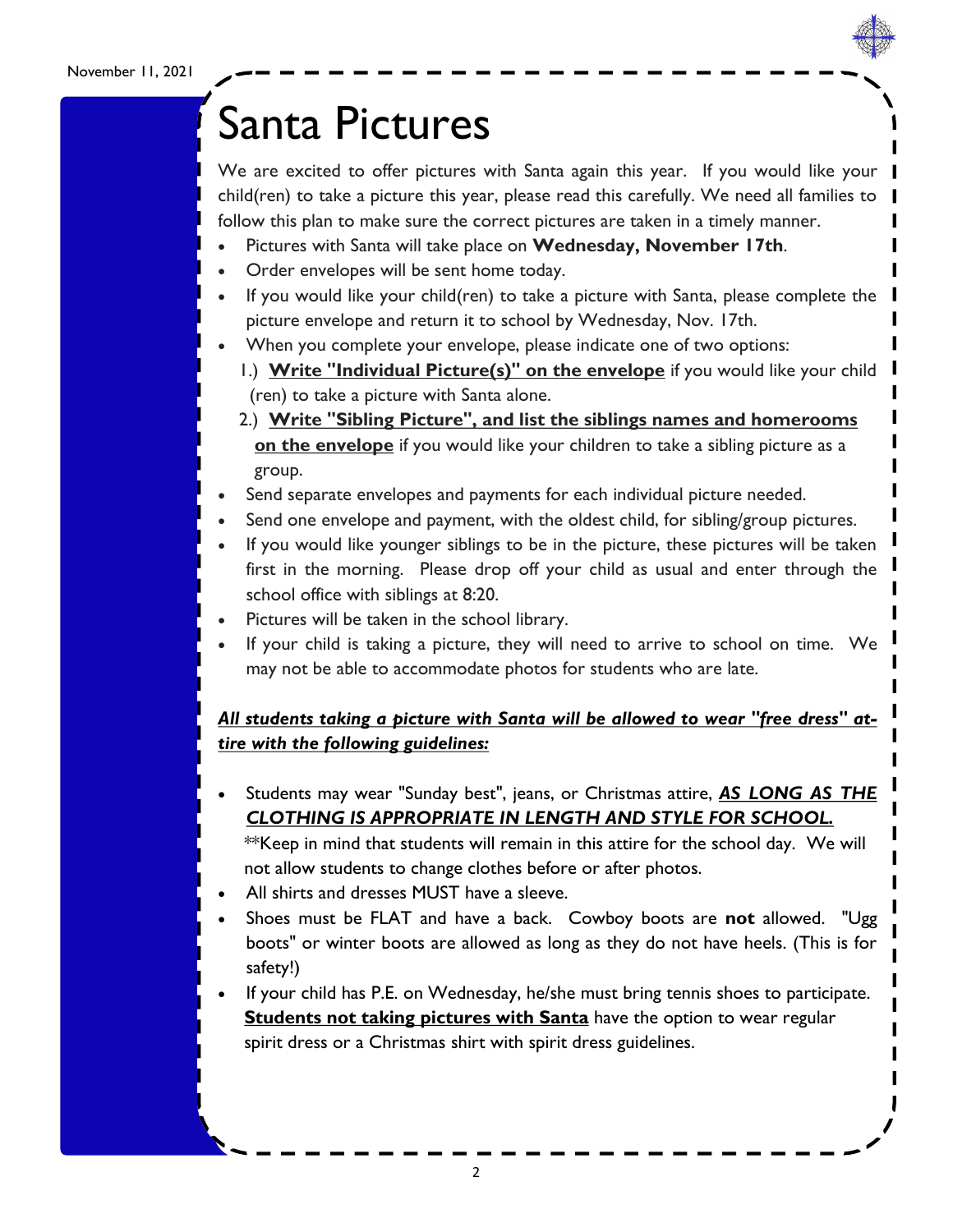November 11, 2021

#### Keep Christ in Christmas Poster Contest

The Knights of Columbus is sponsoring a Keep Christ in Christmas poster contest for students in Kindergarten through 8th Grade. See the attached entry form for more details. Entries are due to the school office by Wednesday, December 15, 2021. The Knights of Columbus have provided the poster boards (1 per student). Participants can pick up the poster boards in the school office. Please encourage your child to participate in this wonderful Christmas tradition.



### Fall Pep Rally

We will be celebrating our fall sports teams and cheerleaders at a pep rally on Friday, November 12th at 2:00 p.m. The pep rally will be held outdoors on the concrete parking lot behind the family center. Parents and family members are allowed to attend. Please park in the parking lot between the church and Family Center. You do not need to check in through the office. If you wish to check out your child after the pep rally, you may do so by signing out with your child's teacher. We will need parent/guardian written permission to allow a child to check out with a third party or someone not on the emergency list. Please note: Visitors must use the restrooms located in the Family Center. Visitors should remain on the concrete area and not enter the school campus at any time. Thank you for your help to make this a fun and special day to share school spirit!

#### Remembering Our Children Candlelight Service

The death of a child at any age is devastating. The darkness that sets in when a child has died is all too well known to parents who have lost a child. We will provide the opportunity for these parents, their family and friends to come together at St. Alphonsus Church on Sunday, December 12 at 6:00 PM to celebrate the life, love and light of their children gone much too soon. This candlelight service will symbolize that the light of these precious children will forever be held in our hearts. If you have lost a child and did not receive a personal invitation to our Candlelight Service please call the Church Office, 261-4650, to let us know.